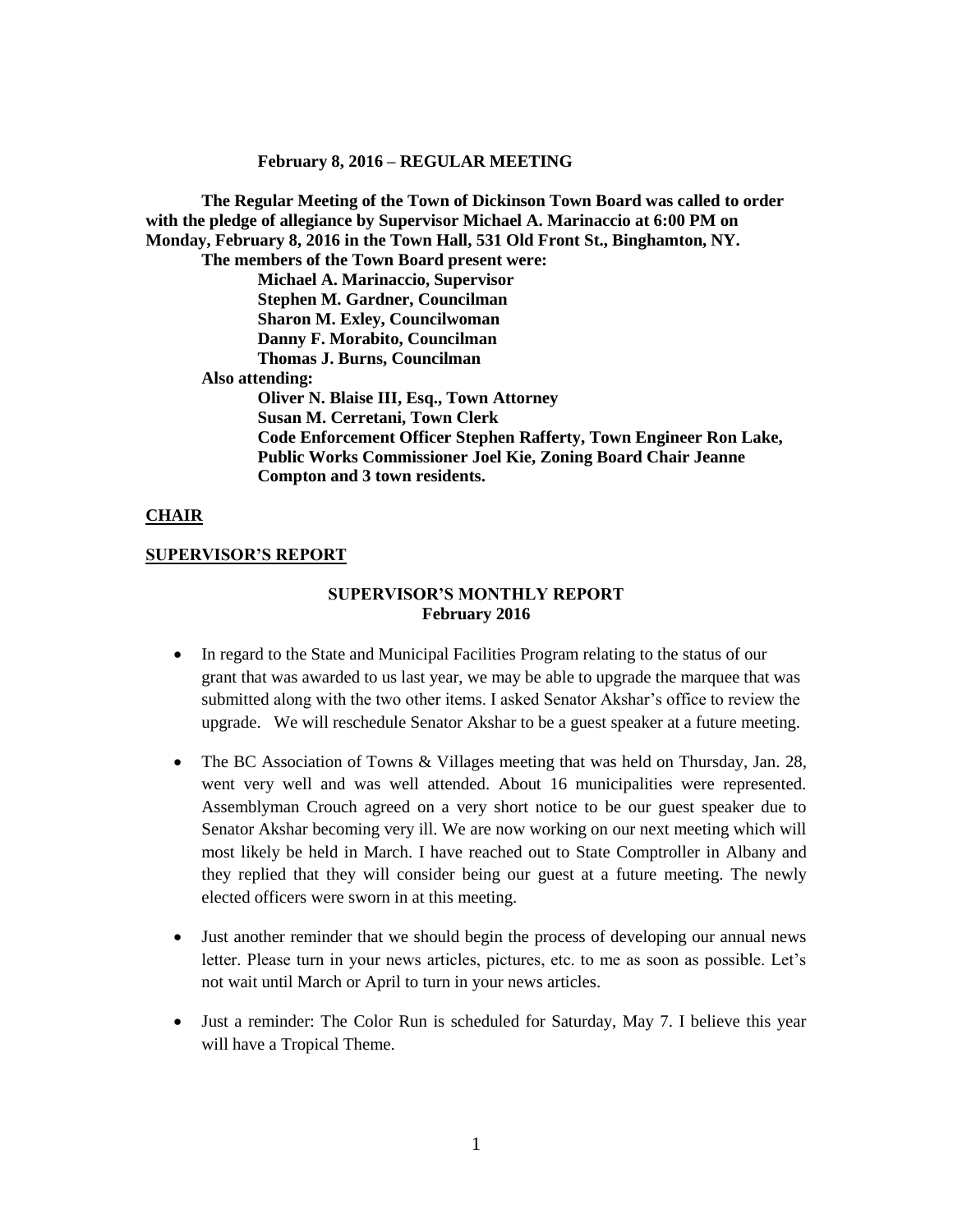# **SUPERVISOR'S REPORT (Continued)**

- Reminder: The Annual **Prospect Terrace Fire Company** dinner and Oath of Officers will be held on Saturday, Feb. 20, starting at around 6 pm. I will once again do the State of the Town report.
- In regard to the continued issues with the property at 231 Bevier St., I contacted our sheriff's department, Capt. Katie Newcomb, and she informed me that they have spoken to the daughter of the deceased man who owned the property and was advised to get an attorney and get an estate established on the property through Surrogate Court and hopefully then will she be able to address all the concerns on this property. There is little that can be done right now with the person who moved into the house there.
- Regarding the electronic sign at **SUNY-Broome**, I had conversations with Debbie Morrello and President Drumm and they both agreed that there should have been better communication between the school and the town. Efforts will be made to dress up the sign. They have also toned down the brightness of the sign and are working on limiting the information being streamed on it. Steve Rafferty stated that SUNY-Broome is not required to get a permit.
- Speeding vehicles on Market Street **BMTS** did a short study of Market St. and have suggested that we not place a stop sign on it to slow down traffic. State Police and the sheriff's department are placing units in this area when time and man power allows.
- Garbage District -I spoke to Burt Adams, owner of **Adams Disposal** and he stated that he had no problem with the garbage district being dissolved. He also stated that the district would be entirely covered with garbage service between his company and others.
- I continue to receive complaints regarding the house on Old Front St. that is painted slip shod with various colors. It detracts from the neighbors homes. It also reduces the value of neighboring homes. They want us to do something about this. I totally agree and I am asking code and our attorney to come up with a code that would not allow such a thing to happen in all of our neighborhoods.
- Many of you read the article in the news paper about the litigation between the **Town of Union** and **Time Warner**, which has now be sold to **Charter Communications**. This is an issue between Union and **Time Warner** and has little or no impact on our relationship with **Time Warner,** as far as I am aware.
- Received a call from a resident who lives next door to 11 Bellaire which is a vacant lot. The resident wants to purchase the lot but has had a difficult time in contacting the owner. The original owner passed away and a family member of the owner wants nothing to do with the property or the resident who wants to buy it. I checked to see if taxes were up to date on 11 Bellaire and discovered that they are behind 1 year. Once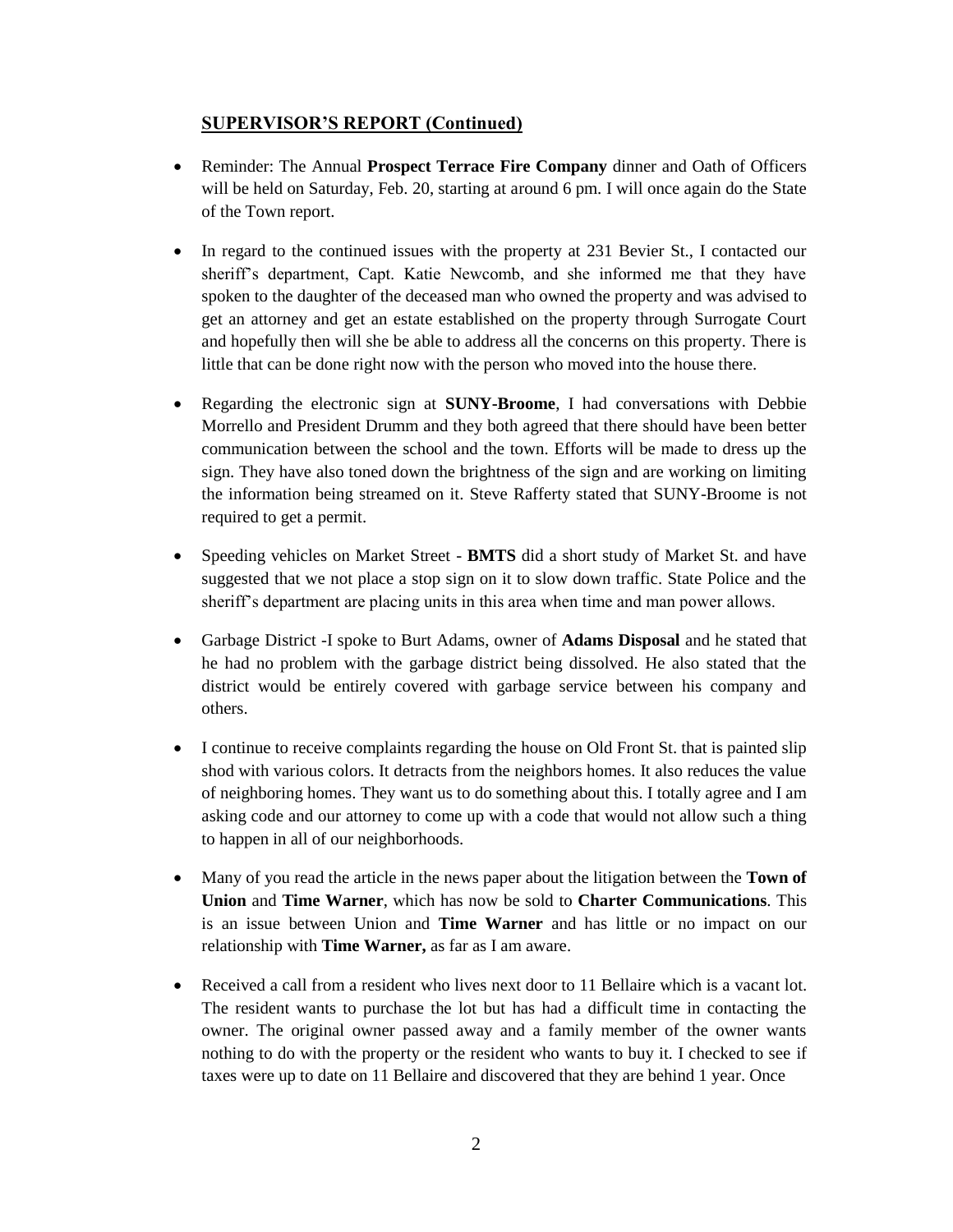## **SUPERVISOR'S REPORT (Continued)**

they get behind 2 years; the county can then begin to take action to foreclose on it. I gave the interested resident this information so that he can stay informed.

- Steve Gardner and I attended the reception for the new owners of **WBNG-TV** news station **Quincy Inc.** We enjoyed meeting the new owners and current management of the station.
- The **Sunrise Terrace Association** finally received a total of \$1500 in donations, \$750 from the estate of former Terrace resident James Syron and \$750 from **Sodexho** where Mr. Syron worked. Items that are being considered to purchase with the donated money: A sign for the front of the community center, a sound system for the center and a plaque honoring Jim Syron and the great work and dedication that he displayed for our **Sunrise Terrace** youth activities.
- $\bullet$  Our 4<sup>th</sup> quarter sales tax distribution for 2015 totaled \$197,342. That gave us a total of \$774,690 for 2015. That's about \$30K more than what we estimated for our 2015 budget.
- 4 th quarter fees from non-County residents housed at the **Broome County Jail** are \$10,838.

# **Code Violations:**

- 1. 58 Pulaski, construction debris in back yard, exterior work on back porch done with no permit
- 2. 14 Clifton, basketball hoop and hockey net in town right away
- 3. 14 Clifton, box truck openly stored and in excess of 10,000 lbs.
- 4. 14 N. Louisa, basketball hoop in town right away
- 5. 21 N. Louisa, basketball hoop in town right away

# **Dog Control Report**

I am in receipt of the Dog Control Officer's Monthly Report for January, 2016 that covers both the Town and the Village: Aggressive stray pit bull running lose on Glenwood Rd. Dog was captured and sent to the shelter.

Resident of Binghamton reported his 2 pit bulls missing. Both dogs were found in or near our cemetery and returned to the owner.

5 past due license warnings issued and all were cleared

Stray dog running loose in the village. Dog was returned home in Binghamton.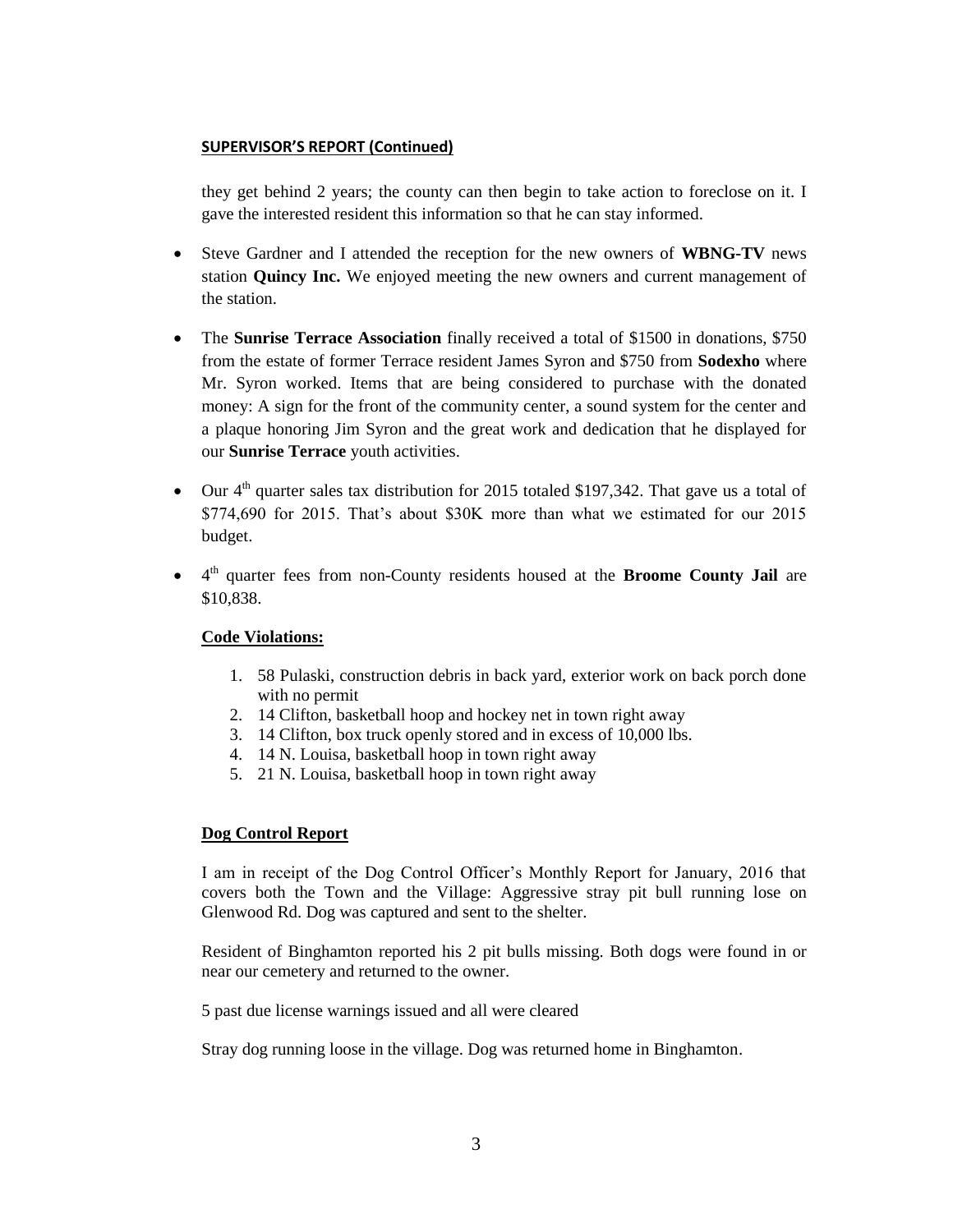## **NYSEG Warning Letter:**

No letters issued

# **HOUSE OF MANY COLORS**

Supervisor Marinaccio commented that he has received many complaints about the house located on Old Front Street that is painted many different colors. He commented that it detracts from the neighborhood and reduces the value of neighbors' homes. Mr. Marinaccio suggested that the neighbors do a letter writing campaign. Attorney Blaise commented that this is a matter of aesthetics and is a slippery slope as to personal preferences and choices. Attorney Blaise stated that Code doesn't control aesthetics and there is no way to effectively write something to cover this situation that wouldn't be thrown out.

Code Enforcement Officer commented that an Architectural review board could be established.

# **PUBLIC COMMENTS**

Supervisor Marinaccio opened the meeting to public comments. Mr. Jim Love commented that there is nothing on the newly erected highway sign over 17 eastbound to direct the motorists to I-88. Mr. Love also complained about the concrete barriers that block the motorists view when trying to merge onto 81 North from the 17 eastbound exit ramp. Supervisor Marinaccio stated that he will mention this to **DOT.**

## **APPROVAL OF MINUTES**

On a motion by Councilman Gardner seconded by Councilwoman Exley to approve the **Work Session January 4, 2016 and Regular Meeting Minutes of January 11, 2016**. All in favor. Vote -5 Ayes, Nays-0.

## **ABSTRACTS FOR APPROVAL**

On Motion from Councilman Morabito, seconded by Councilman Gardner to approve **abstract # 2** in the amount of **\$209,489.31.** Vote Ayes – 5, Nays – 0.

Supervisor Marinaccio voting Aye Councilman Gardner voting Aye Councilwoman Exley voting Aye Councilman Morabito voting Aye Councilman Burns voting Aye

Unanimously passed and noted as duly adopted.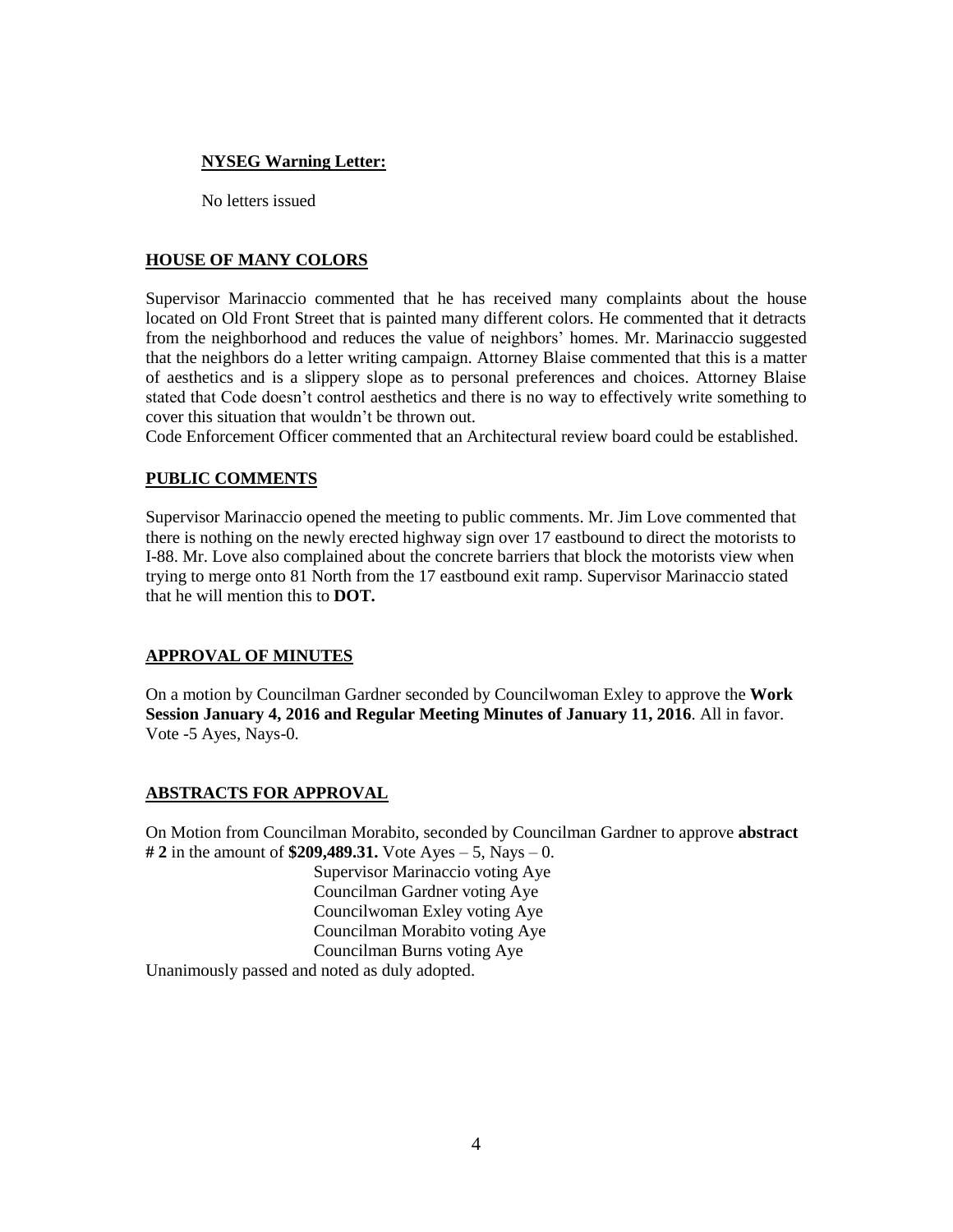**Abstract Summary of Audited Vouchers for Funds respectively in the amount(s) of \$209,489.31**

**Voucher #2 for February 2016 year in the amount of \$209,489.31:**

| <b>General Fund</b>                          | \$71,918.64 |
|----------------------------------------------|-------------|
| <b>Part Town</b>                             | \$40,00     |
| <b>Highway</b>                               | \$11,187.43 |
| <b>Fire districts</b>                        | \$0.00      |
| <b>Light Districts</b>                       | \$4,964.89  |
| <b>Refuse &amp; Garbage</b>                  | \$10,314.15 |
| <b>Sewer Operating Dist.</b>                 | \$21,705.94 |
| <b>Water Operating Dist.</b>                 | \$89,358.26 |
| <b>Water Debt-Water Line/Replace/Repairs</b> | \$00.00     |

### **ATTORNEY**

### **RESOLUTION 2016-6**

The following Resolution was offered by Councilwoman Exley, who moved its adoption, seconded by Councilman Morabito to wit:

BE IT RESOLVED, by the Town Board of the Town of Dickinson, Broome County, New York as follows:

## **RESOLUTION: DECLARING NEGATIVE ENVIRONMENTAL IMPACT REGARDING ELECTRICAL CODE LOCAL LAW PURSUANT TO SEQRA.**

The question of adoption of the foregoing Resolution was duly put to a vote on roll call which resulted as follows: All in favor. Vote  $Ayes - 5$ , Nays  $-0$ 

> Supervisor Marinaccio voting Aye Councilman Gardner voting Aye Councilwoman Exley voting Aye Councilman Morabito voting Aye Councilman Burns voting Aye

All in favor. Resolution attached.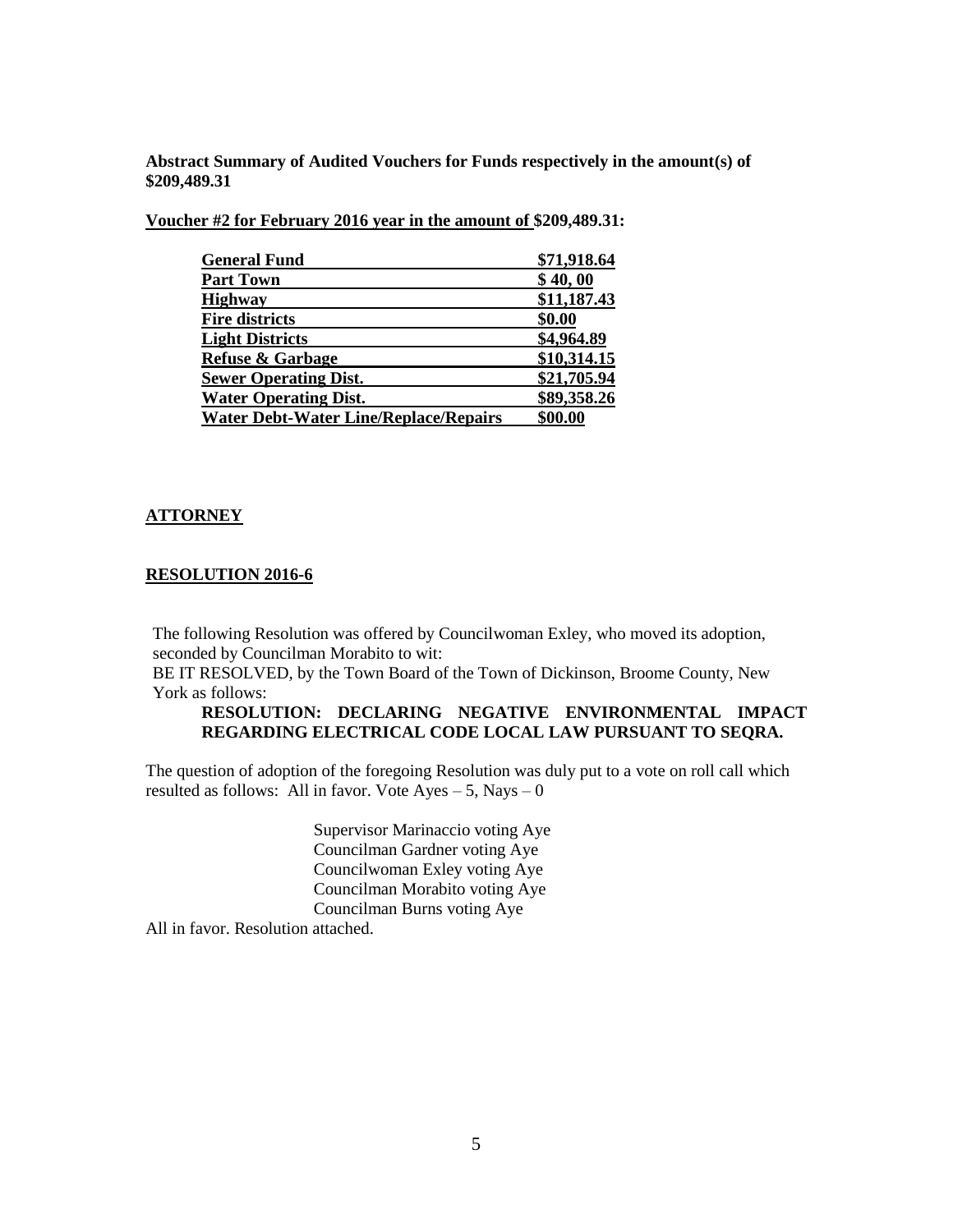The following Resolution was offered by Councilman Gardner, who moved its adoption, seconded by Councilman Burns to wit:

BE IT RESOLVED, by the Town Board of the Town of Dickinson, Broome County, New York as follows:

## **RESOLUTION: APPROVING THE ADOPTION OF LOCAL LAW 2-2016 ENACTING A LOCAL LAW ENTITLED "A LOCAL LAW ESTABLISHING AN ELECTRICAL CODE FOR THE TOWN OF DICKINSON."**

The question of adoption of the foregoing Resolution was duly put to a vote on roll call which resulted as follows: All in favor. Vote  $Ayes - 5$ , Nays  $-0$ 

> Supervisor Marinaccio voting Aye Councilman Gardner voting Aye Councilwoman Exley voting Aye Councilman Morabito voting Aye Councilman Burns voting Aye

All in favor.

### **RESOLUTION 2016-8**

Sole source provider is a valid exception from competitive bid. Installation will be separate

The following Resolution was offered by Councilman Gardner, who moved its adoption, seconded by Councilwoman Exley to wit:

BE IT RESOLVED, by the Town Board of the Town of Dickinson, Broome County, New York as follows:

**RESOLUTION: Authorizing the expenditure of funds for the total project requested by Public Works Commissioner Joel Kie for sewer station upgrade at SUNY Broome not to exceed \$110,000.**

The question of adoption of the foregoing Resolution was duly put to a vote on roll call which resulted as follows: All in favor. Vote  $Ayes - 5$ , Nays  $-0$ 

> Supervisor Marinaccio voting Aye Councilman Gardner voting Aye Councilwoman Exley voting Aye Councilman Morabito voting Aye Councilman Burns voting Aye

All in favor.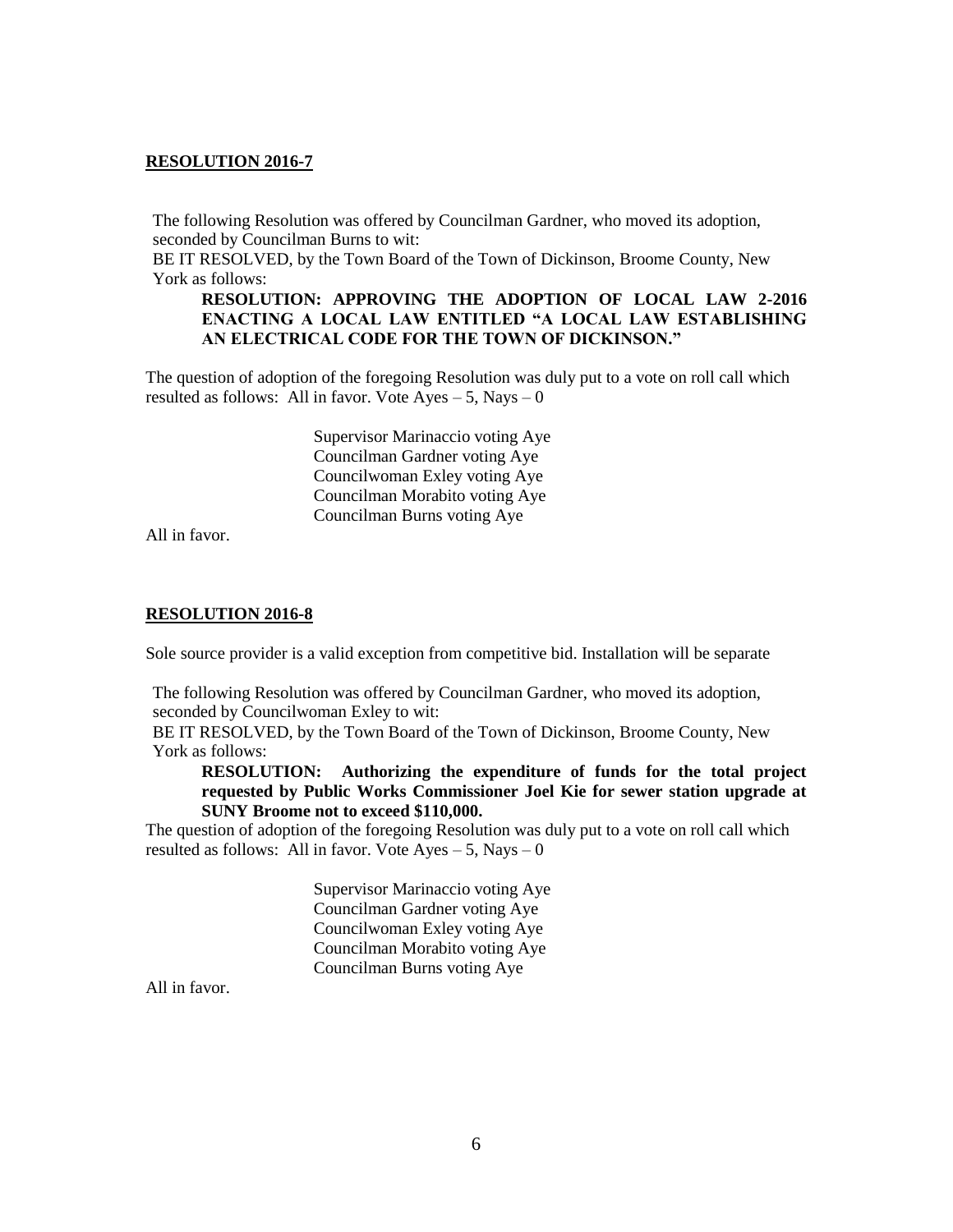The following Resolution was offered by Councilwoman Exley, who moved its adoption, seconded by Councilman Morabito to wit:

BE IT RESOLVED, by the Town Board of the Town of Dickinson, Broome County, New York as follows:

### **RESOLUTION: Authorizing purchase of equipment and related materials from sole source distributor without competitive bidding.**

The question of adoption of the foregoing Resolution was duly put to a vote on roll call which resulted as follows: All in favor. Vote  $Ayes - 5$ , Nays  $-0$ 

> Supervisor Marinaccio voting Aye Councilman Gardner voting Aye Councilwoman Exley voting Aye Councilman Morabito voting Aye Councilman Burns voting Aye

All in favor. Resolution attached.

Research materials on Vaughan pumps attached. Jager price quote attached.

#### **RESOLUTION 2016-10**

The following Resolution was offered by Councilwoman Exley, who moved its adoption, seconded by Councilman Morabito to wit:

BE IT RESOLVED, by the Town Board of the Town of Dickinson, Broome County, New York as follows:

**RESOLUTION: Authorizing purchase of equipment and related materials from sole source distributor without competitive bidding.**

The question of adoption of the foregoing Resolution was duly put to a vote on roll call which resulted as follows: All in favor. Vote  $Ayes - 5$ , Nays – 0

> Supervisor Marinaccio voting Aye Councilman Gardner voting Aye Councilwoman Exley voting Aye Councilman Morabito voting Aye Councilman Burns voting Aye

All in favor. Resolution attached.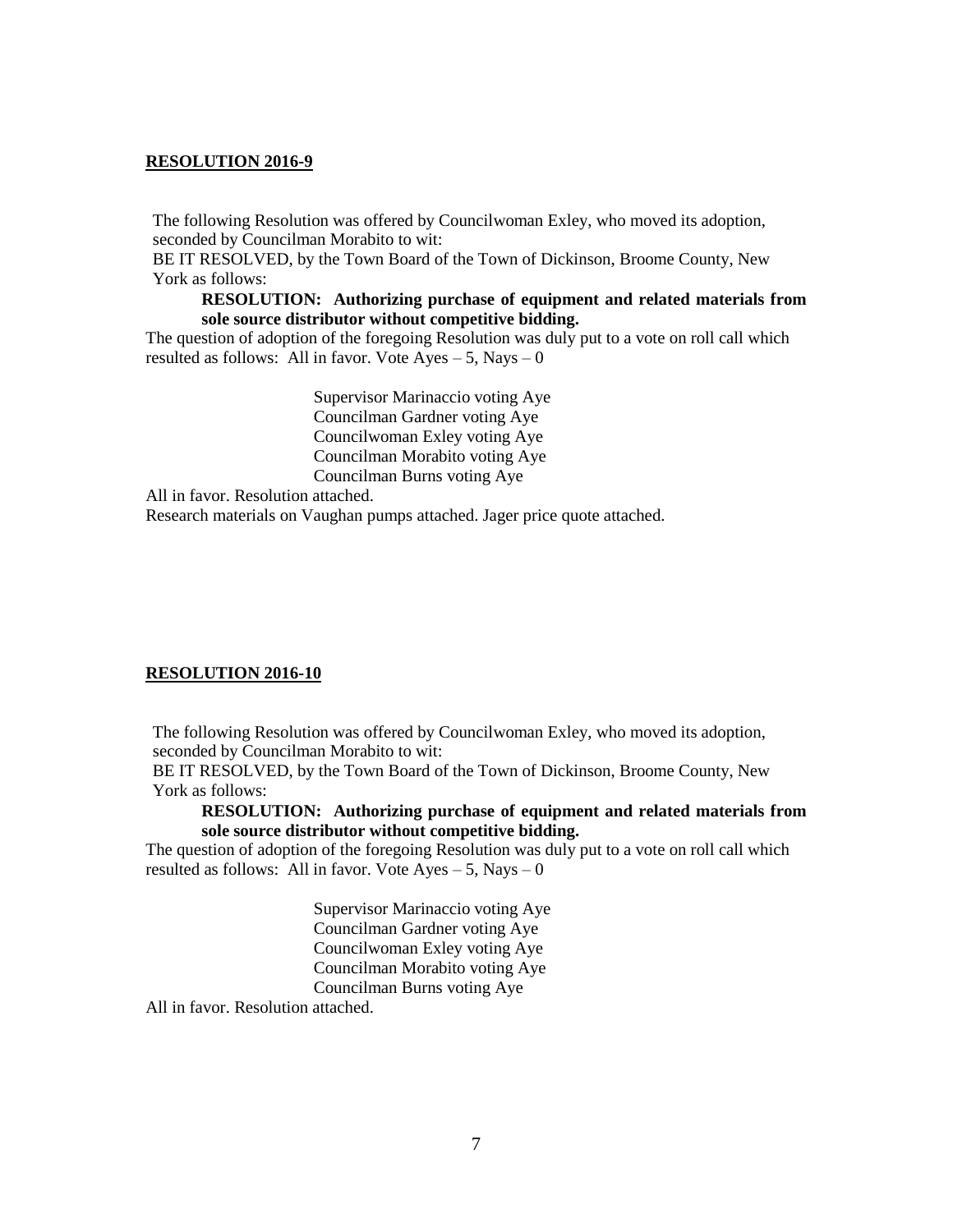The following Resolution was offered by Councilman Morabito, who moved its adoption, seconded by Councilman Burns to wit:

BE IT RESOLVED, by the Town Board of the Town of Dickinson, Broome County, New York as follows:

## **RESOLUTION: SCHEDULING A PUBLIC HEARING RE: LOCAL LAW FOR PROPOSED CHANGES TAFT AVENUE AND N. LOUISA STOP SIGNS AND SIDEWALK MAINTENANCE AND BURBANK AVE AND ADAMS STREET CUL DE SAC PARKING CHANGE.**

The question of adoption of the foregoing Resolution was duly put to a vote on roll call which resulted as follows: All in favor. Vote  $Ayes - 5$ , Nays  $-0$ 

> Supervisor Marinaccio voting Aye Councilman Gardner voting Aye Councilwoman Exley voting Aye Councilman Morabito voting Aye Councilman Burns voting Aye

All in favor. Resolution attached.

### **RESOLUTION 2016-11**

The following Resolution was offered by Councilman Gardner, who moved its adoption, seconded by Councilwoman Exley to wit:

BE IT RESOLVED, by the Town Board of the Town of Dickinson, Broome County, New York as follows:

**RESOLUTION: ADOPTING DOUBLING OF PERMIT FEE. IN THE EVENT ANY WORK IS COMMENCED PRIOR TO THE ISSUANCE OF A PERMIT PURSUANT TO THE TERMS OF THIS SECTION, THE PERMIT FEE SHALL BE TWICE THE AMOUNT OF THE REGULAR FEE SHOWN ABOVE.**

The question of adoption of the foregoing Resolution was duly put to a vote on roll call which resulted as follows: All in favor. Vote  $Ayes - 5$ , Nays  $-0$ 

> Supervisor Marinaccio voting Aye Councilman Gardner voting Aye Councilwoman Exley voting Aye Councilman Morabito voting Aye Councilman Burns voting Aye

All in favor.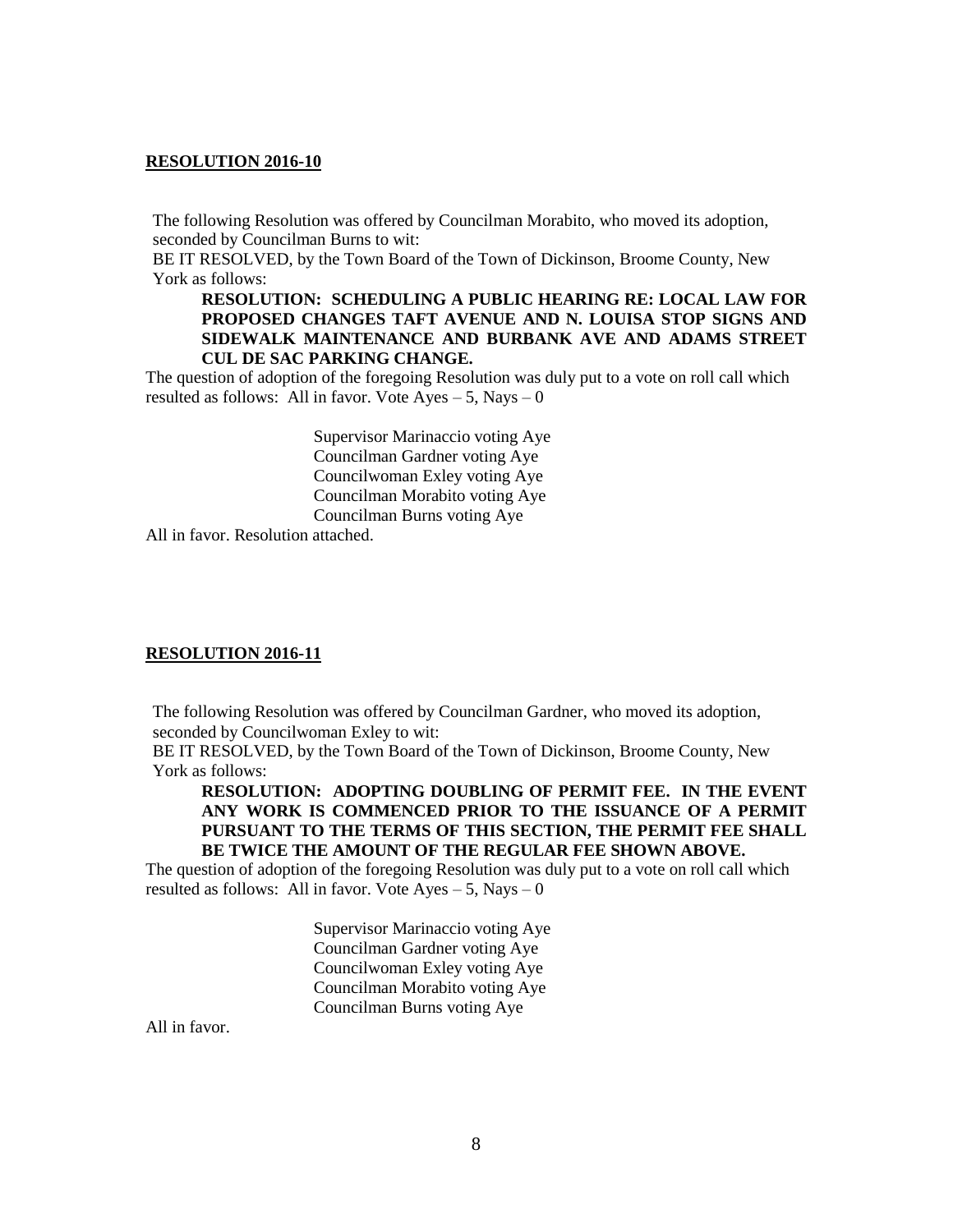The following Resolution was offered by Councilman Morabito, who moved its adoption, seconded by Councilwoman Exley to wit:

BE IT RESOLVED, by the Town Board of the Town of Dickinson, Broome County, New York as follows:

## **RESOLUTION: APPROVING SHARED SERVICE AGREEMENT WITH NYSDOT AND AUTHORIZING SIGNATURE OF HIGHWAY SUPERINTENDENT.**

The question of adoption of the foregoing Resolution was duly put to a vote on roll call which resulted as follows: All in favor. Vote  $Ayes - 5$ , Nays  $-0$ 

> Supervisor Marinaccio voting Aye Councilman Gardner voting Aye Councilwoman Exley voting Aye Councilman Morabito voting Aye Councilman Burns voting Aye

All in favor.

### **COMMITTEE REPORTS:**

### **PUBLIC WORKS – WATER & HIGHWAY DEPARTMENT**

Public Works Commissioner Joel Kie stated that the Public Works Department was notified of a water leak at a Multi-family home located at 354 Prospect Street with no heat. The broken pipes were discovered by NYSEG when they were at the residence to read the meter. The water had been turned off and the property had been cited by Code enforcement.

Public Works Commissioner Kie stated that he left some money in his budget to order new boxes for the dump trucks. Mr. Kie procured three quotes for a new box for his oldest truck (1993 box – in bad shape and rotted out). The lowest quote came in from **MC Truck Equipment** which is **Burr Trucking** at \$15,515. Mr. Kie requested authorization from the board for approval.

On a motion by Councilman Gardner and seconded by Councilman Burns to authorize Public Works Commissioner Joel Kie to purchase a box for dump truck from **Burr Trucking** in the amount of \$15,515. All in Favor.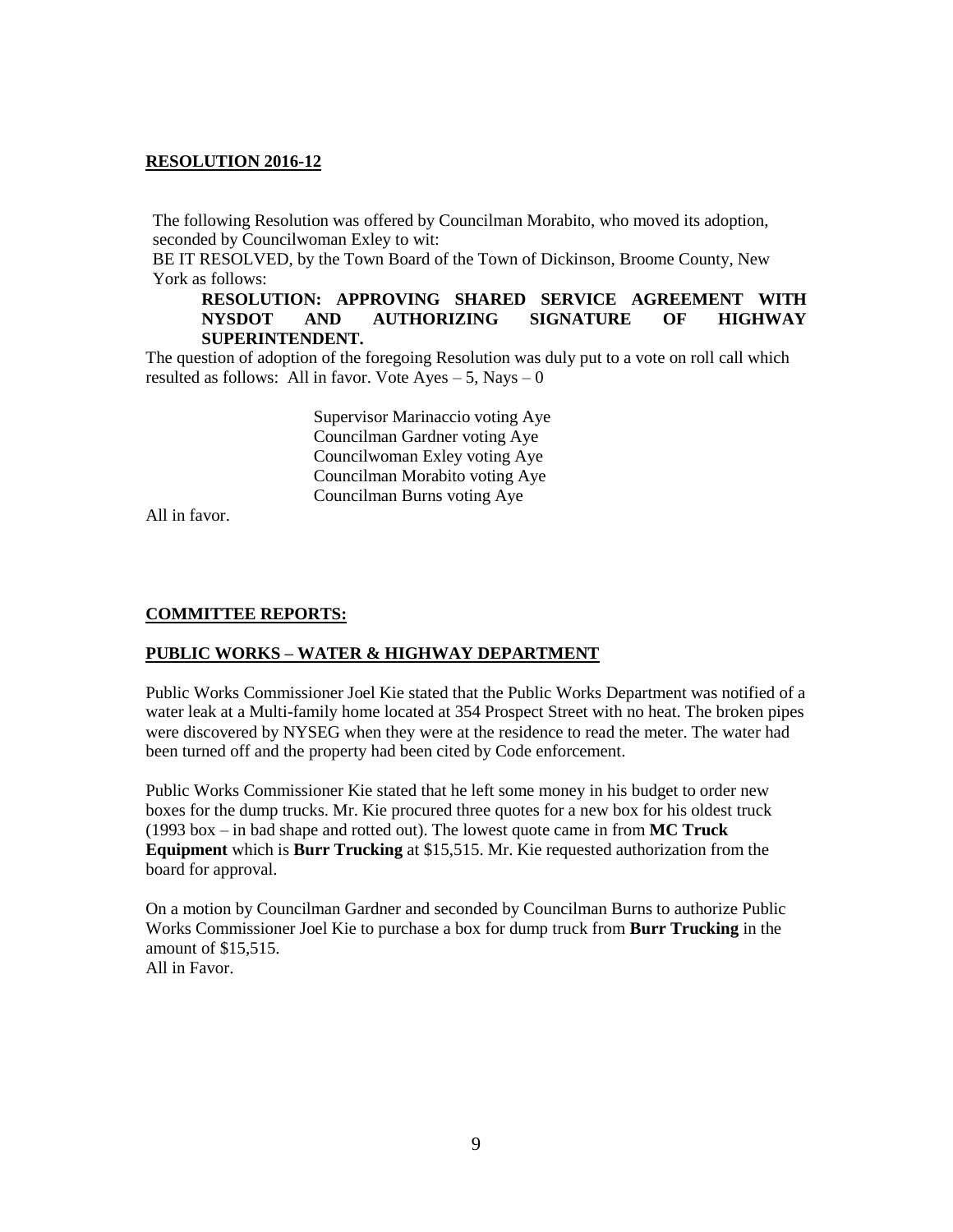# **CODE ENFORCEMENT**

Public Works Commissioner Kie stated that the Farmers Market had an independent inspection and mailed it to Code Enforcement Officer Rafferty. Mr. Kie remarked that the one end of the **Farmers Market** is sheet rocked and almost all finished off inside. They are just starting work on the other end of the building where the kitchen is.

Public Works Commissioner Kie stated that the **Microtel** had a framing inspection on the first, second, and third floor and an inspection for rough-in plumbing for the drains was conducted on Friday. Fire sprinkler inspection will take place on Wednesday. There are 62 rooms in the **Microtel.**

# **PLANNING & ZONING BOARD**

Zoning – nothing new.

# **MONTHLY FINANCIAL REPORTS**

# **TOWN CLERK MONTHLY FINANCIAL REPORT**

Councilman Morabito made a motion to accept the **January Monthly Financial Report** for the **Town Clerk in the amount of \$1,260.67.** On a motion by Councilman Morabito seconded by Councilwoman.Exley. All in favor.

| <b>Town Clerk's Report</b>                       |            |
|--------------------------------------------------|------------|
| <b>January 2016 in the amount of \$1,260.67:</b> |            |
| <b>NYSDOH</b>                                    | \$22.50    |
| NYS Ag & Markets spay/Neuter program             | \$59.00    |
| <b>Supervisor Town of Dickinson</b>              | \$1,260.67 |
|                                                  |            |

## **SUPERVISOR'S MONTHLY REPORT**

Councilman Morabito made a motion to accept the 2016 Monthly Supervisor Financial Report(s) for the month of November. On motion of Councilman Morabito and seconded by Councilwoman Exley. . All in favor.

# **TOWN OF DICKINSON COURT MONTHLY FINANCIAL REPORT**

Councilman Morabito made a motion to accept the Financial Report(s) for the Town of Dickinson Court for the month of December in the amount of **\$43,862**. On motion of Councilman Morabito and seconded by Councilman Gardner. All in favor.